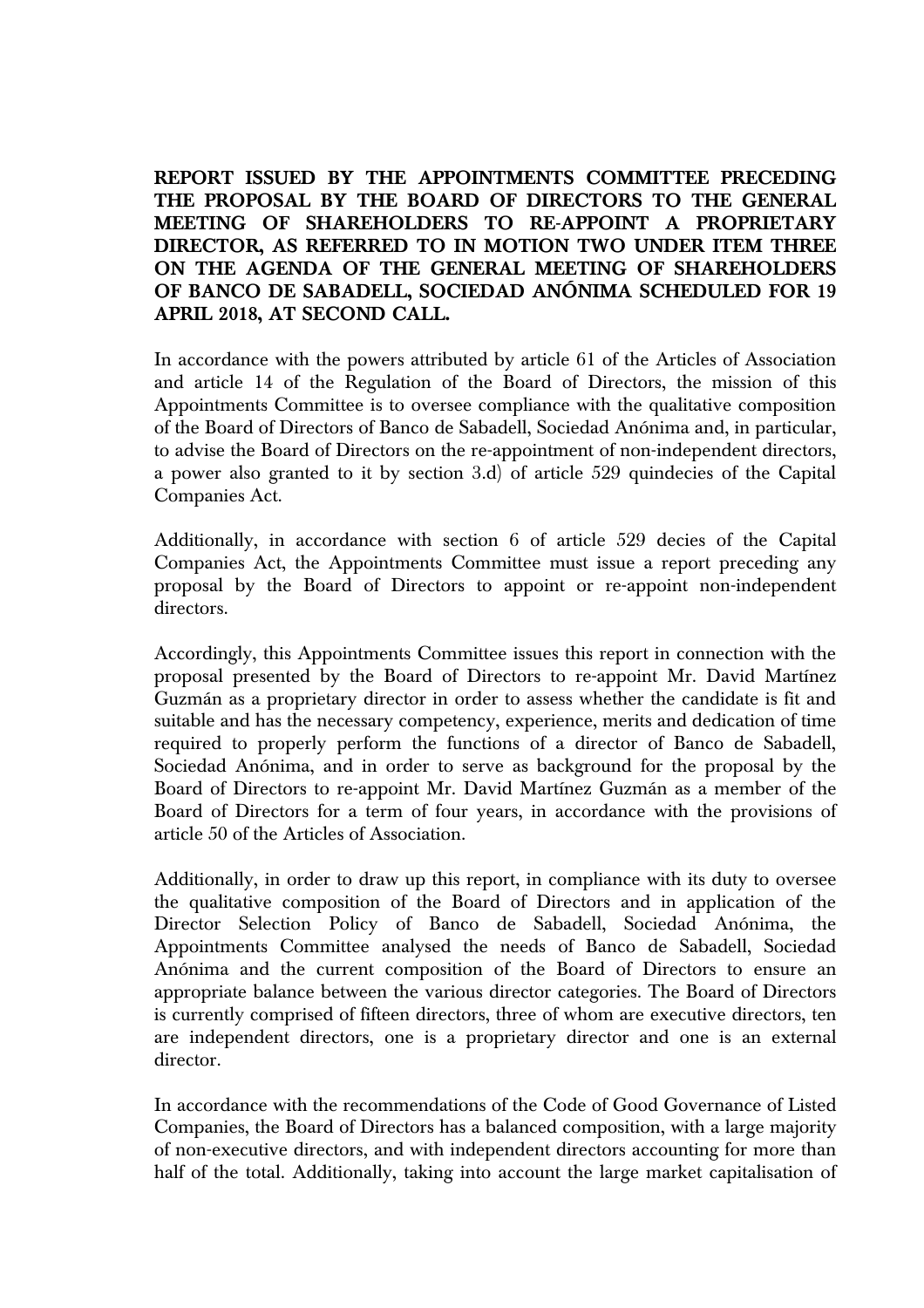Banco de Sabadell, Sociedad Anónima, and the few shareholdings that qualify as significant as defined by law, the proportion of proprietary and independent directors is appropriate.

The Board of Directors is considered to have an appropriate balance and diversity of knowledge, experience and skills among its members, and the latter are considered to have sufficient availability and a high degree of commitment to their function in the institution. This gives the Board of Directors great capacity to debate and enriches the plurality of viewpoints when debating matters under its remit. In the case of Mr. David Martínez Guzmán, the Committee took account particularly of his professional background and his performance as a proprietary director since 2014.

Mr. David Martínez Guzmán graduated in Electrical and Mechanical Engineering from the Autonomous University of Mexico and obtained an MBA from Harvard Business School. In 1987, he founded Fintech Advisory Inc., a firm specialised in corporate and sovereign debt. In his career as an international investor, he has played a prominent role in numerous restructuring operations in a range of industries in Latin America, and has also invested in Europe's periphery. He is also a director of Mexican companies Alfa, S.A.B., Vitro, S.A.B. and Cemex, S.A.B. His performance has been rated positively by the Board of Directors over the years, and he is considered to be suitable to continue in the category of proprietary director on the Board of Directors.

Mr. David Martínez Guzmán has extensive financial experience acquired through his activity as an international investor. In view of his track record and performance as a proprietary director, and considering his dedication during his term, he will continue to provide the Board of Directors with considerable experience and extensive knowledge of the international financial sector and the Latin America market, particularly Mexico, with which he will undoubtedly continue to add value in decision making by the Board of Directors. As a result, he meets the conditions required to be a member of the Board of Directors of a financial institution.

By re-appointing Mr. David Martínez Guzmán, the Board of Directors maintains an appropriate balance and adequate diversity of knowledge, experience and abilities among the members of the Board of Directors, contributing to sustaining the collective suitability of the Board of Directors.

As a result, in connection with section 5 of article 529 decies of the Capital Companies Act, given his track record and his fulfilment of all of the necessary requirements enabling him to be evaluated, including notably his professional capabilities and suitability for the post which he holds and his excellent work to date for Banco de Sabadell Sociedad Anónima, he is considered to have the competency, experience and merits required to hold the position of proprietary director.